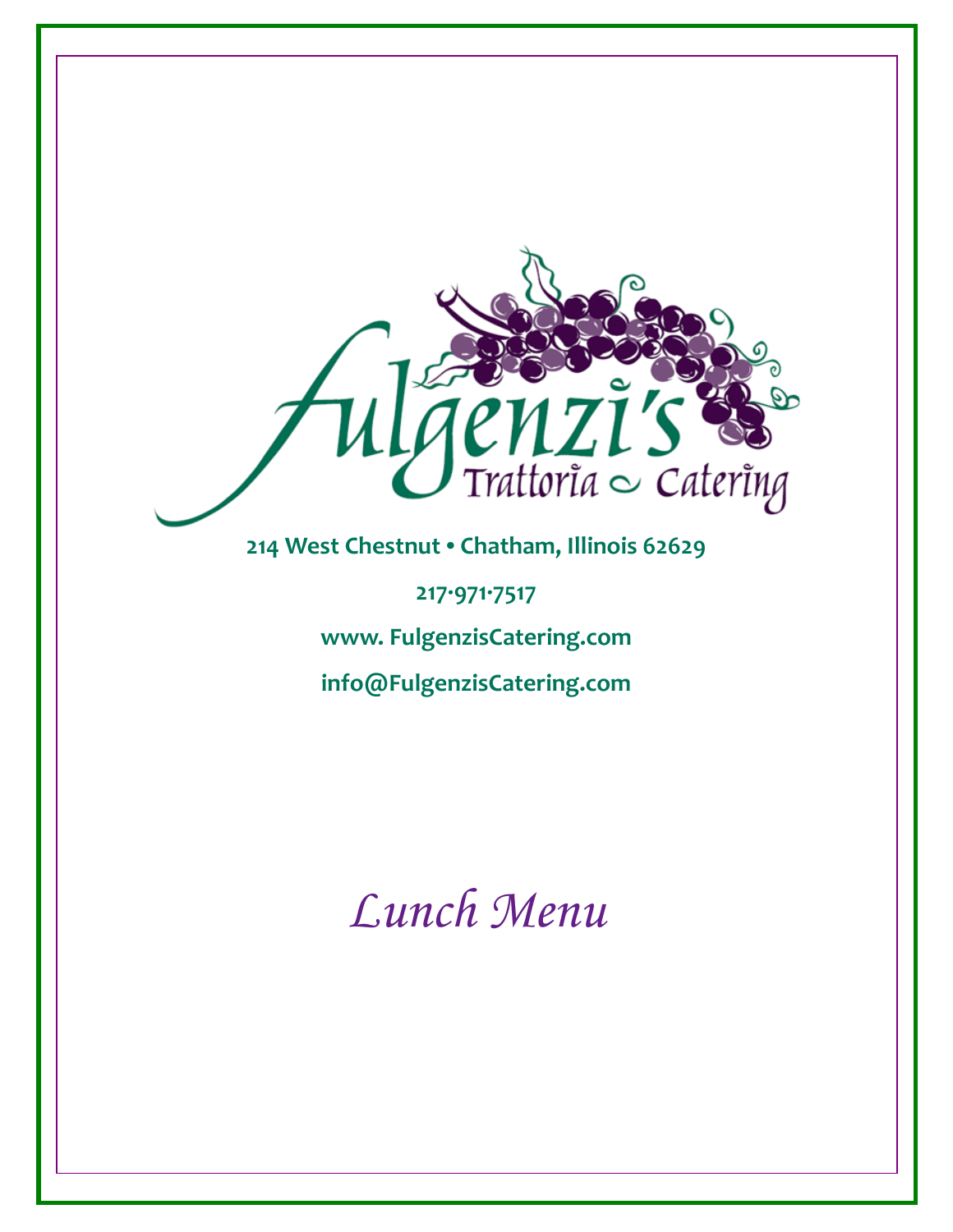

# *Buffet Lunch Menu*

**Served with Your Choice of Two Sides and a Fresh-Baked Roll. Please Ask About Our Two Entrée Options.** 

#### *Italian Rosemary Roast of Pork*

Tender Pork Roast Seasoned with a Special Blend of Spices...10.99

> *Fried Chicken* Hand-breaded, Juicy Fried Chicken...10.99

#### *Homemade Italian Lasagna*

Homemade Italian Lasagna made with Ricotta Cheese...11.99

### *Tri-Colored Cheese Tortellini Alfredo*

Tri-colored Cheese-Filled Tortellini Covered in a Creamy Alfredo Sauce...11.99

### *Seasoned Beef Roast*

Tender Beef Roast with a Special Blend of Spices...11.99

#### *Shrimp Scampi Pasta*

Shrimp Sautéed in a Butter and Garlic Cream Sauce Served Over Pasta...11.99

#### *Country Fried Steak*

A Traditional Southern Dish Served with a Creamy Gravy...10.99

*Mostaccioli with Meat Sauce*  Mostaccioli with Homemade Italian Meat Sauce...10.99

*Seasoned Pork Loin* Savory Sliced Pork Loin...10.99

#### *Pulled Pork BBQ*

Pulled Pork with a Sweet BBQ Sauce, Served with Slider Buns...10.99

### *Rigatoni "F" in a Mushroom and Wine Sauce*

Homemade Mushroom and Wine Sauce Served Over Rigatoni Pasta (add Chicken for an additional charge)...10.99

#### *Smoked Ham*

Smoked Ham in a Sweet Brown Sugar Glaze...11.99

#### *Garlic and Herb Chicken Breast*

Tender Chicken Breast Seasoned with Garlic and Herbs...10.99

### *Jambalaya* **&** *Cajun Rice*

A Spicy Mix of Andouille Sausage, Garlic Sausage, Tomatoes, Green Peppers, Onions and Celery with Cajun rice...11.99

### *Penne Rigate with Bacon Alfredo*

Pasta Served with Creamy Bacon Alfredo Sauce...10.99

#### *Gnocchi with Romano Sauce*

Italian Potato Dumpling Served in a Romano Sauce...10.99

## *Baked Chicken*

A Healthier Version of Our Fried Chicken, Baked and Seasoned to Perfection...10.99

#### *Breaded Chicken Parmigiana*

Breaded Chicken Breast Ladled with Meat Sauce and Covered with Melted Mozzarella Cheese...11.99

#### *Cajun Chicken Mostaccioli*

Mostaccioli Noodles in a Cajun Alfredo Sauce with Chicken and Andouille Sausage...11.99

#### *Italian Seasoned Chicken Breast*

Tender Chicken Breast with Italian Seasonings...10.99

## *Slow-Roasted Prime Rib*

Tender, Slow-Roasted Prime Rib with Au Jus (Market Price)

#### **217·971·7517 • www. FulgenzisCatering.com • Info@FulgenzisCatering.com**

2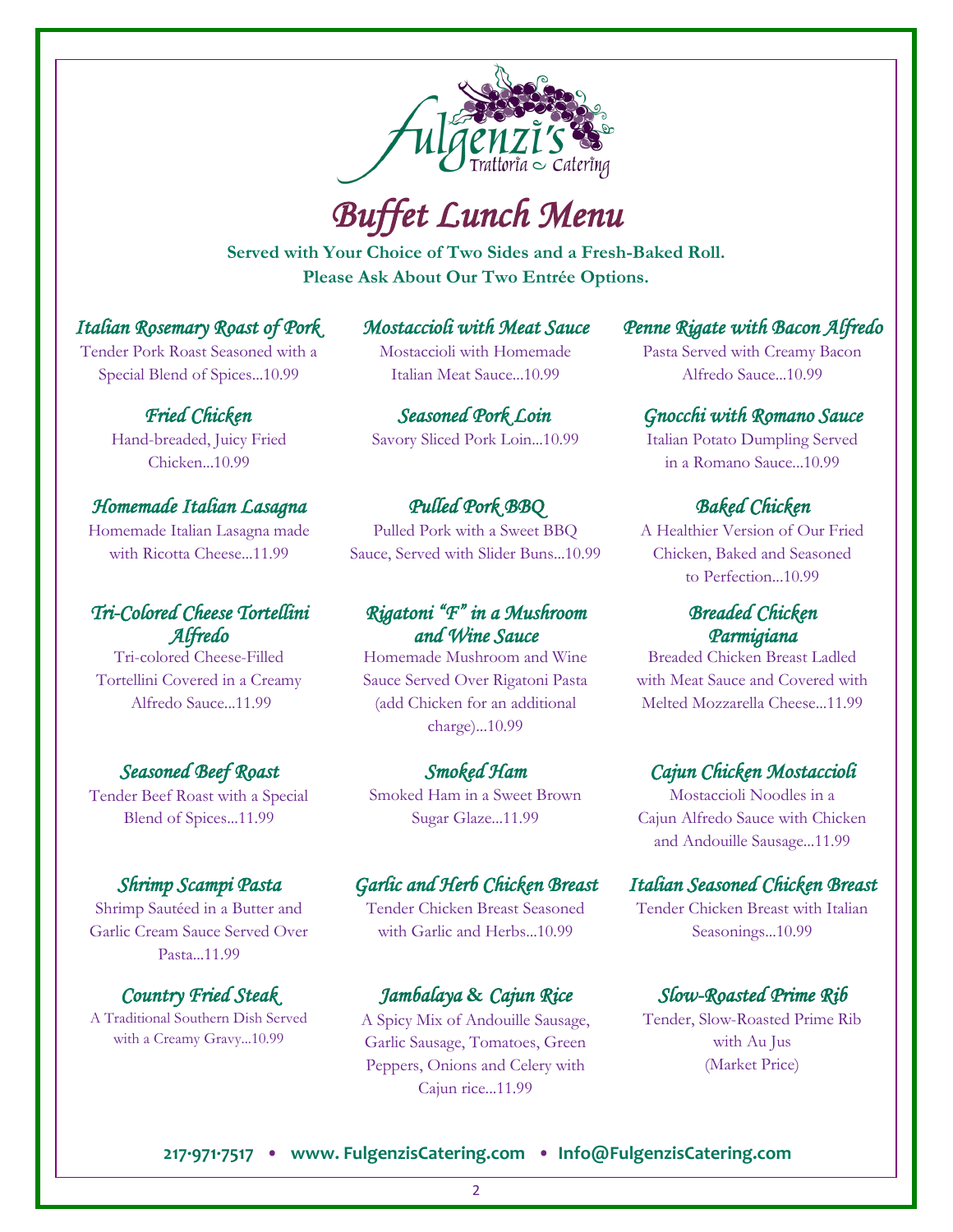





# *Sides*

#### Vegetables Salads Salads Potatoes

*Seasoned Green Beans Glazed Carrots Buttered Corn Mediterranean Blend Smoked Baked Beans Peas With Mushrooms* 

*House Strawberry Salad Cranberry Salad Caesar Salad Pasta Salad Cole Slaw Potato Salad Macaroni Salad* 

*Garlic Mashed Red Potatoes Mashed Potatoes and Gravy Cheesy Bacon Mashed Potatoes Rosemary Roasted Red Potatoes Creamy Parmesan Roasted Potatoes Baked Potatoes Baked Sweet Potatoes Scalloped Potatoes* 



*Desserts* 



*Layered Carrot Cake...4.99 Tiramisu…4.99 Panna Cotta with Fresh Berry Glaze...3.95 Creampuffs...3.95 Cinnamon Cake with Vanilla Sauce...2.95* 

Price does not include 6.25% sales tax.

A delivery fee and a credit card fee of 3.5% will be added if applicable. Prices are subject to change due to market conditions.

**217·971·7517 • www. FulgenzisCatering.com • Info@FulgenzisCatering.com**